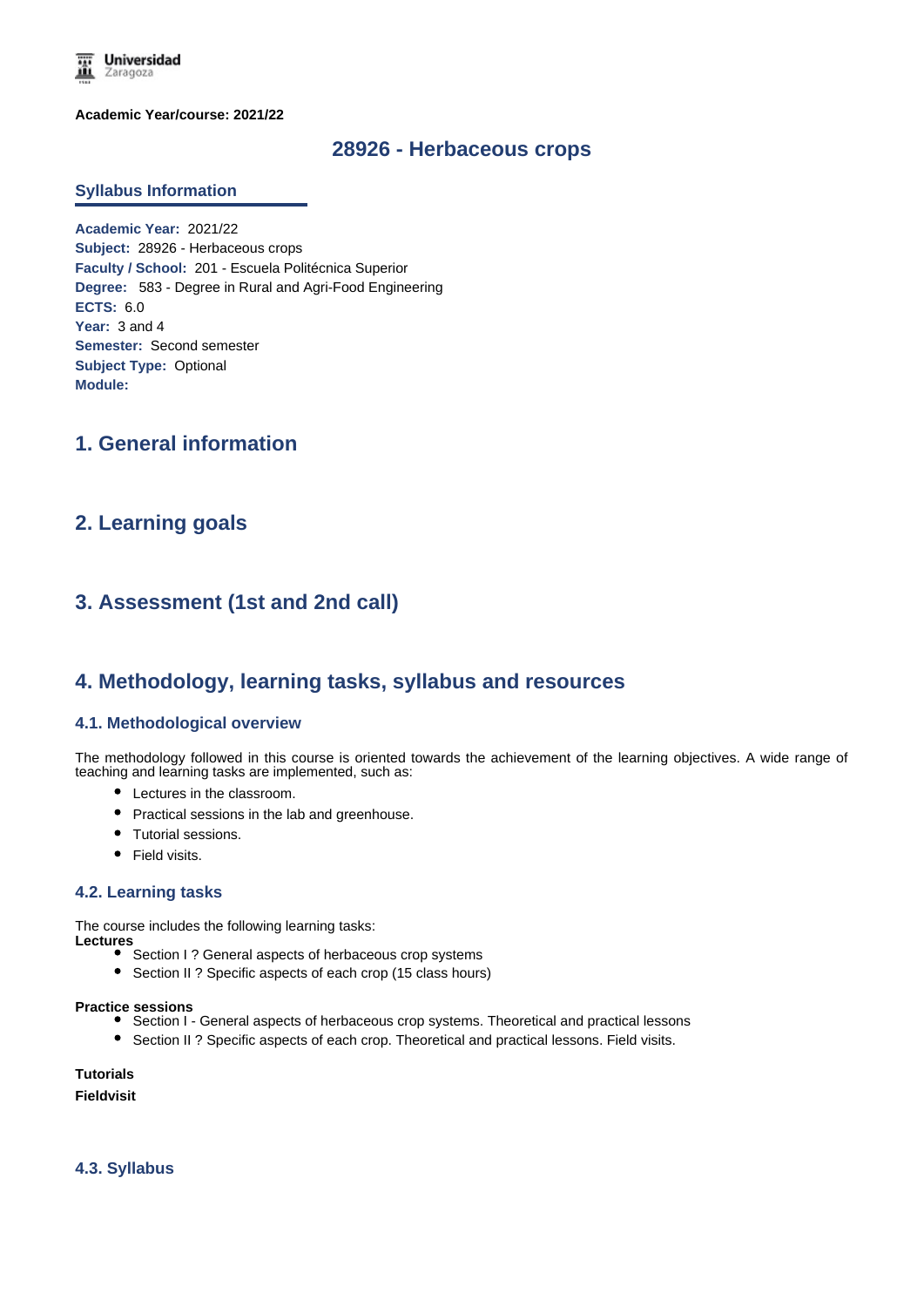#### **The course includes the following topics:**

- Topic I ? General aspects of herbaceous crop systems
	- I.1 Introduction and statistical data
	- I.2. Cereals ? morphology
	- I.3 Farming techniques in herbaceous crops
	- I.4 Fertilization in herbaceous crops
	- I.5 Use of certified seed
	- I.6 Main pests in herbaceous crops
	- I.7 Quality indexes in cereals
- Topic II ? Specific aspects of each crop (15 class hours)
	- II.8 Cereals ? soft and durum wheat
	- II.9 Cereals ? barley
	- II.10 Some other winter cereals ? oats, rye, and triticale
	- II.11 Cereals ? maize
	- II.12 Cereals ? rice
	- II 13 Cereals ? sorghum
	- II. 14 Grain legumes
	- II.15 Fodder legumes ? alfalfa
	- II.16 Fodder grasses
	- II.17 Sunflower
	- II.18 Oilseed rape

#### **Content of practical sessions**

- Topic I General aspects of herbaceous crop systems
	- I.2. Cereals ? morphology
	- I.4 Fertilization in herbaceous crops
	- I.5 Use of certified seed
- Topic II ? Specific aspects of each crop
	- II.8 Cereals ? soft and durum wheat
	- II.9 Cereals ? barley
	- II.10 Some other winter cereals ? oats, rye, and triticale
	- II.11 Cereals ? maize
	- II.12 Cereals ? rice
	- II 13 Cereals ? sorghum
	- II. 14 Grain legumes
	- $\bullet$  II.15 Fodder legumes ? alfalfa
	- II.16 Fodder grasses
	- II.17 Sunflower
	- II.18 Oilseed rape
- Field visits

### **4.4. Course planning and calendar**

| Week                    | 1              | $\overline{c}$   | $\overline{3}$ | $\overline{4}$  | 5            | 6              | $\overline{7}$ | SS | 8              | 9                   | 10    | 11                   | 12    |
|-------------------------|----------------|------------------|----------------|-----------------|--------------|----------------|----------------|----|----------------|---------------------|-------|----------------------|-------|
| Theoretical<br>sessions | I.1            | 1.2              | I.2            | I.3             | I.4          | I.5 and<br>I.6 | I.6 and<br>I.7 |    | II.8           | $II.9$ and<br>II.10 | II.11 | $II.12$ and<br>II.13 | II.14 |
| Hours                   | $\overline{2}$ | $\overline{2}$   | 2              | $\overline{2}$  | 2            | 2              | 2              |    | $\overline{2}$ | $\overline{2}$      | 2     | 2                    | 2     |
| Practical sessions      | II.8           | $II.9$ and<br>10 | II.14          | II.15 and<br>16 | I.4<br>and 5 |                |                |    |                |                     |       |                      |       |
| Hours                   | $\overline{2}$ | $\overline{c}$   | 2              | $\overline{2}$  | 2            |                |                |    | 2              | $\overline{2}$      | 2     | 2                    | 2     |
| Field visit             |                |                  |                |                 |              | Visit 1        |                |    |                |                     |       |                      |       |
| Hours                   |                | 5                |                |                 |              | 5              |                |    |                |                     |       |                      |       |
| Evaluation              |                |                  |                |                 |              |                |                |    |                |                     |       |                      |       |
| Personal work           | 5              | 5                | 5              | 5               | 5            | 4              | 5              | 8  | 5              | 5                   | 5     | 5                    | 5     |